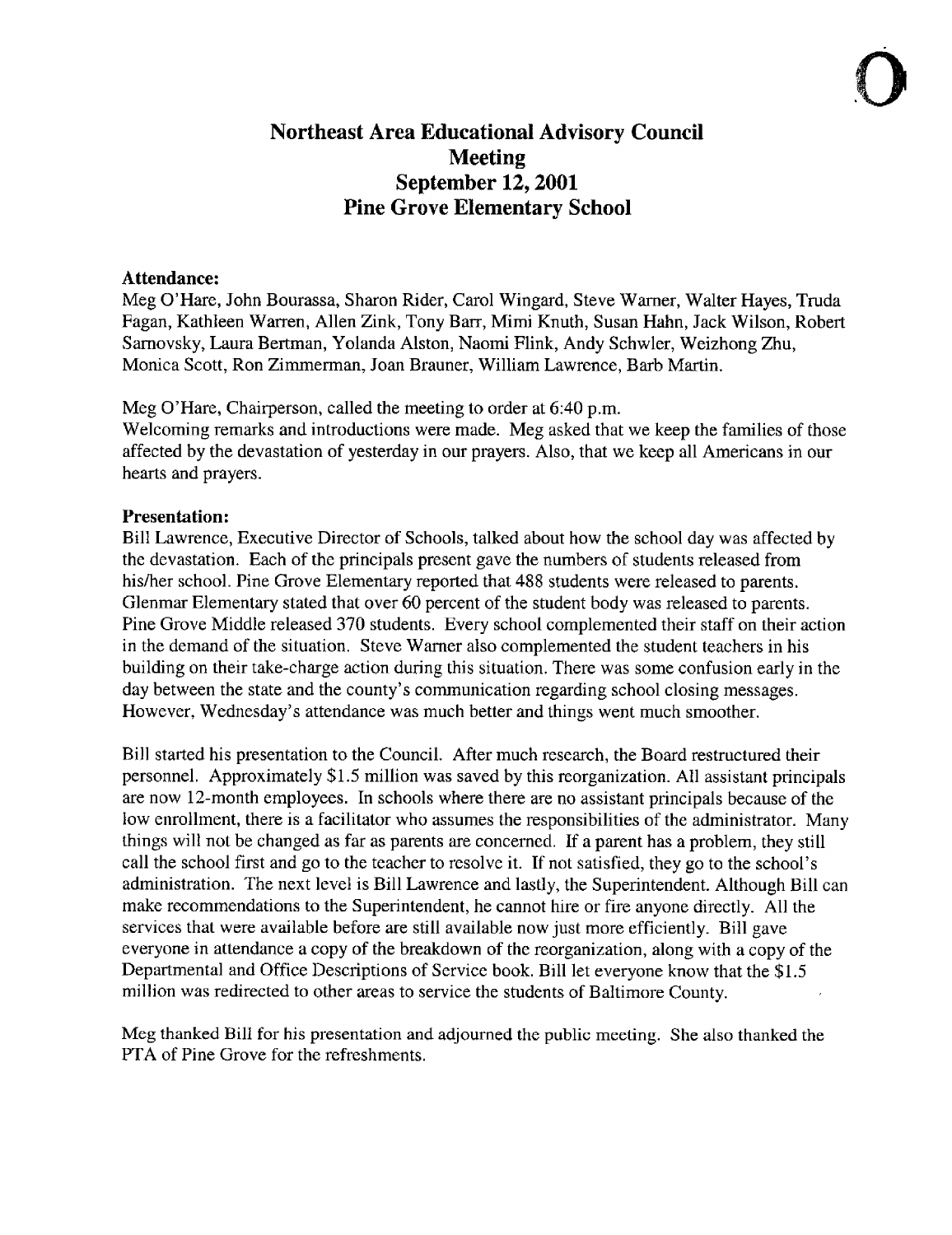## Business Meeting:

## Executive Director's Report:

- All 32 schools in the Northeast were opened on the first day. During the first week of school Bill visited every school to talk with teachers and principals about how things went during the first few days. All schools were on task with their instruction.
- Bill talked with teachers about the new reading series and for the most part they were pleased with the system. A new teacher guide is being published to align the MLO's with Baltimore County's *Essential Curriculum*. During the summer, a program was written to bring it all together. Bill asked the children how they liked being able to take home the workbooks and they seemed to like it much better. The boys liked that the new series had stories written that interested them.
- Everyone is in position and there are no vacancies.
- " A task force is being created to look at the middle school reading program.

## Chairperson's Report-

- Meg asked if anyone would be interested in serving on this committee or any other<br>committees being formed.<br>• Meg went to a meeting about the new reading series and they developed a guide that committees being formed.
- Meg went to a meeting about the new reading series and they developed a guide that will help with combining both reading series. A video was created to show the concept to everyone. The guide is in the process of being sent out to all schools.

Meeting was adjourned at 8:30 p.m.

Minutes submitted by Meg <sup>O</sup>'Hare, NEAC Chairperson

Next meeting October 10, 2001 Eastern Technical High School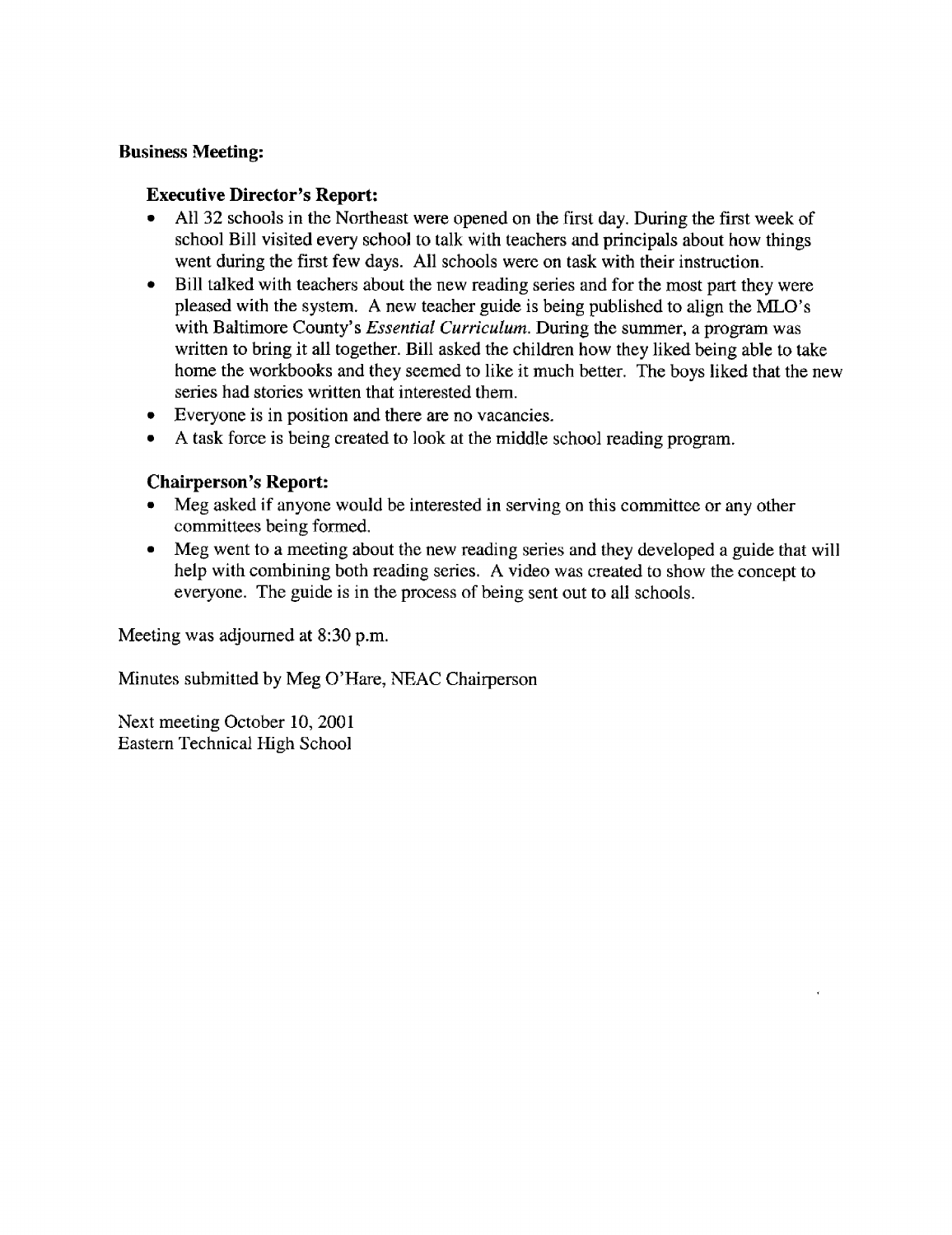The statement in the minutes of September 12, 2001, "Bill let everyone know that the \$1 .5 million was redirected to other areas to service the students of Baltimore County," will be clarified at the next Northeast Area Education Advisory Council Meeting . The clarification to be provided is that <sup>a</sup> reduction of \$1 .5 million was made to the 2001 - 2002 Baltimore County Public Schools' budget.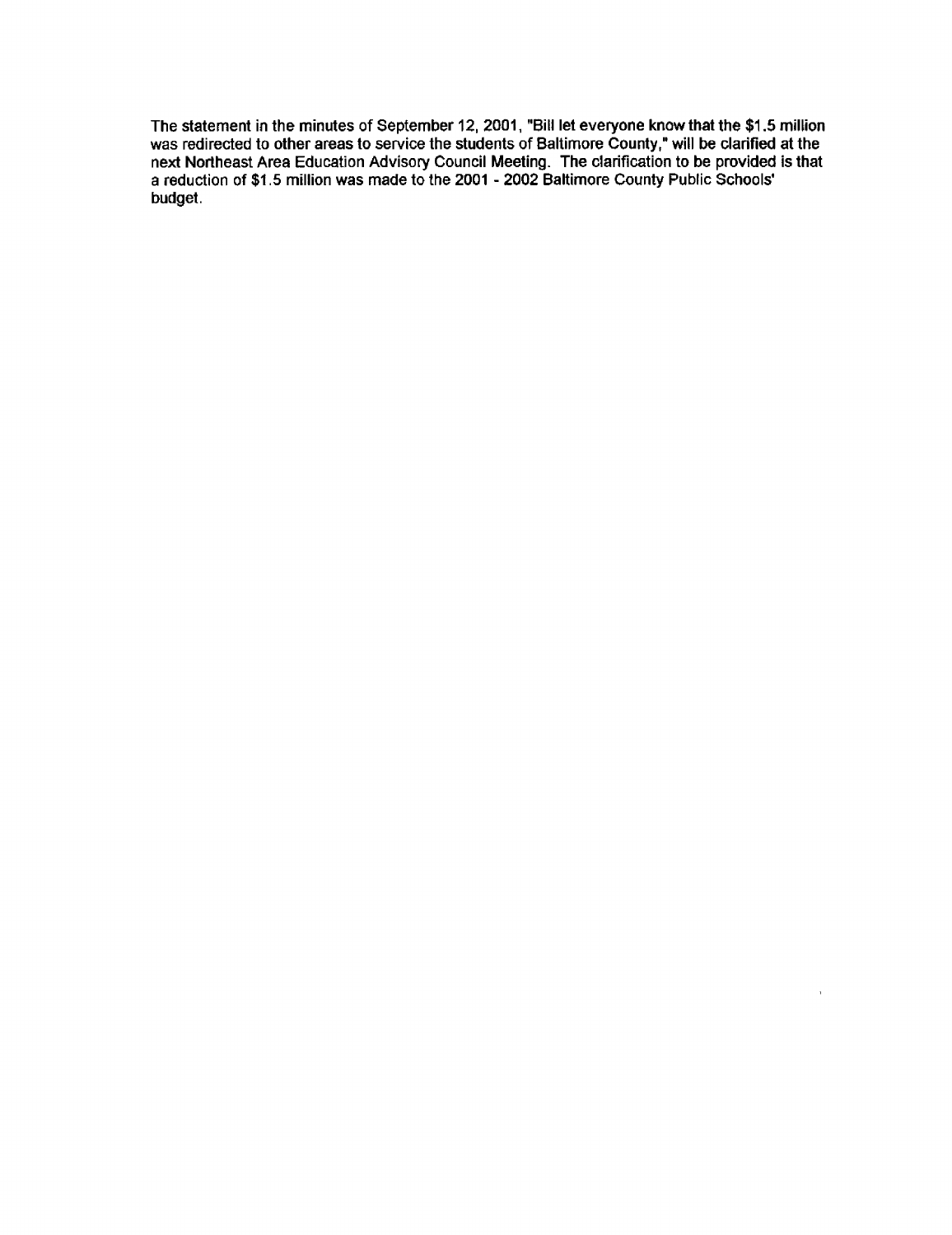#### Northeast Area Educational Advisory Councils Pre-Budget Meeting Minutes Eastern Technical High School October 10, 2001

Before the public meeting, members of the Northeast Area Educational Advisory Council enjoyed <sup>a</sup> dinner meeting at The Eastern Inn. We were joined by several Baltimore County Board of Education members including Jim Sasiadek, Jean Jung, Michael Kennedy, and Tom Grzymski. Northeast Executive Director of Schools, Bill Lawrence, and his Assistant, Joan Brauner, were also present. The dinner was prepared and served by students in the Culinary Program at Eastern Technical High School. Principal Bob Kemmery and Assistant Principal Will Heilman were our gracious hosts. Northeast Area Educational Advisory Council members attending were: Tony Barr, John Bourassa (Assistant Chairperson), Susan Hahn, Walter Hayes, Alicia Inge, Barbara Martin (Secretary), and Meg O'Hare (Chairperson) . Ron Zimmerman was excused.

The meeting began at 7:00 p.m. We were joined by Christine Johns, Deputy Superintendent for Curriculum and Instruction, and Bob Haines, Deputy Superintendent for Business Services. Also attending was Dianne Gilbert, Chief of Staff and Education Liaison for Baltimore County Executive Ruppersberger, and Laura Nossel, President of the PTA Council of Baltimore County. Many area principals and community members also attended.

There were four speakers including two speakers representing industry and members of the Career and Technology Advisory Council, the school nurse from Perry Hall Middle School, and Walter Hayes. We received no written statements from community members.

The speakers' remarks are categorized and summarized:

#### Need for Increased Funds for Career and Technology Education

Mr. Russ Hewitt and Mr. Richard Magnani spoke to the need over the next several years for \$450,000 to maintain and upgrade equipment and software that is used for Career and Technology Education Curriculum. There are four high schools with Graphics/Print Communication Programs: Kenwood, Overlea, Sollers Point, and Western School of Technology. In addition, comprehensive schools offer Career and Technology courses. About 1,000 students are served. They are looking for an increase in the operating budget and \$200,000 toward the goal of \$450,000 in upgrades.

#### Need for Health Assistants In Each School

Ms . Marge Horan, School Nurse at Perry Hall Middle School, came to represent the school nurses in the northeast area. She provided us with a detailed list of the students to